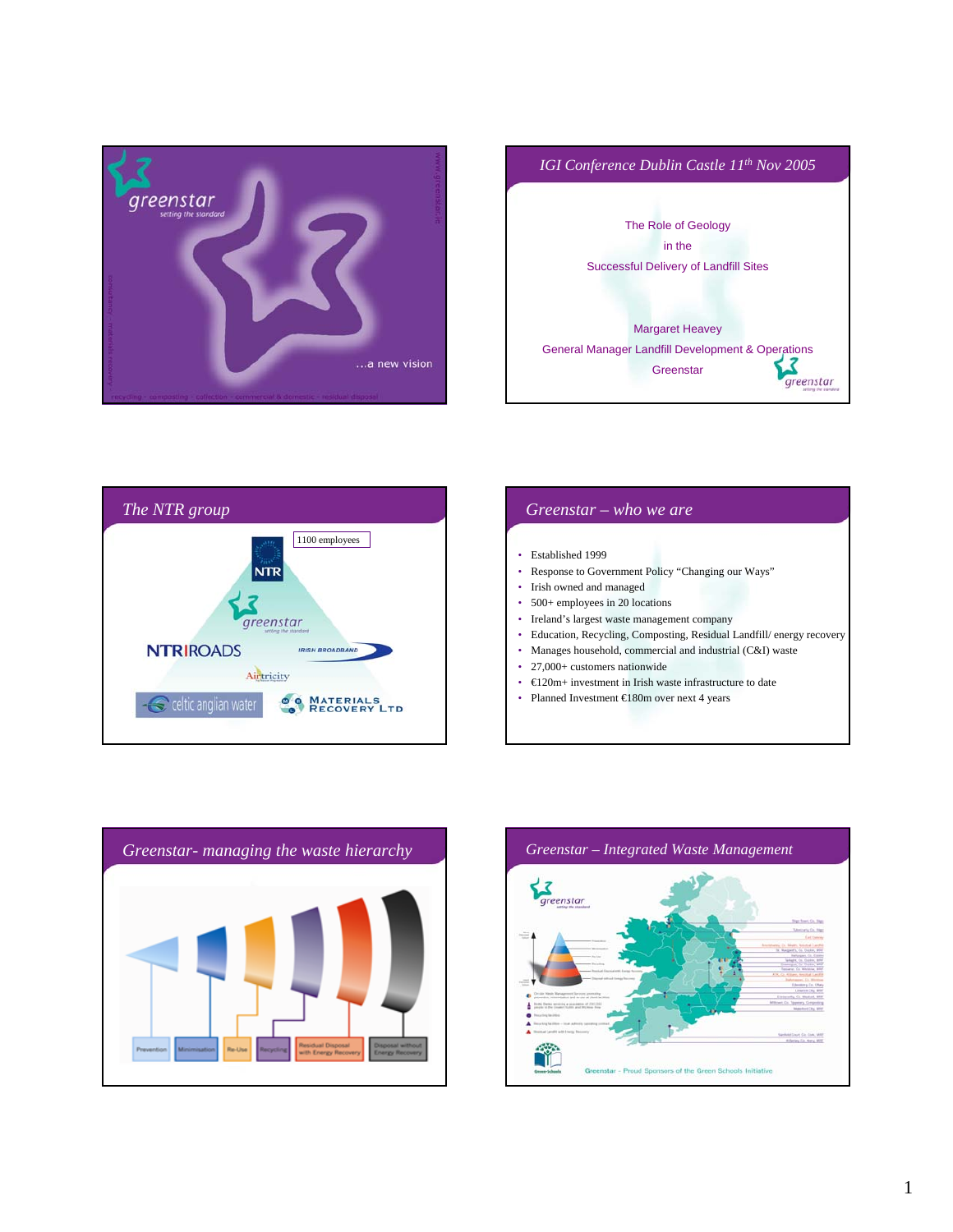#### *Role of Geology in Landfill Development & Operations*

- Site Selection
- Design
- EIS
- Planning /Licensing
- Judicial Review proceedings
- Construction
- EPA approval to open / liner CQA certification
- Long-term development / operation



#### *The Role Of Geology in Landfill Site Selection* Vulnerability Rating Source Protection Area Resource Protection - Aquifer Category<br>Regionally Regionally Locally Locally<br>Important Important Amportant Important Important<br>Protection - Aquifer U. Line (R) (Line (R) (Line ( **Regionally** Important ( R ) Regionally Important ( R ) Regionally Regionally Locally Locally Poor Poc<br>Important Important Important Important Aquifers Aquif<br>Inner Outer Rk Rf/Rg Lm/Lg Ll Pl Pu<br>Inner Outer Rk Rf/Rg Lm/Lg Ll Pl Pu Poor Aquifers (P) Poor Aquifers (P) Extreme (E) R4 R4 R4 R4 R3<sup>2</sup> R2<sup>2</sup> R2<sup>1</sup> R2<sup>1</sup> .<br>Moderate (M)<br>Moderate (M) Moderate (M) R4 R4 R4 R3<sup>1</sup> R2<sup>2</sup> R2<sup>1</sup> R2<sup>1</sup> R2<sup>1</sup> Low (L) R4 R3<sup>1</sup> R3<sup>1</sup> R3<sup>1</sup> R3<sup>1</sup> R1 R1 R1 R1 • EU Landfill Directive (1999) •Location must take into account geological and hydrogeological conditions and groundwater protection zones in the area • Can only be authorised if no serious environmental risk • Groundwater Protection Plans • GSI Groundwater Protection Responses for Landfills • Matrix integrated into EPA Manual on Site Selection (1996)

### *The Role Of Geology in Landfill Site Selection*

| <b>Greenstar Site</b>        | Overburden Depth   Overburden Type |                                          | <b>Resource</b><br><b>Protection</b><br>Category | GSI<br><b>Response</b><br>Level | <b>FPA</b><br>Licence<br>No. | Opening   |
|------------------------------|------------------------------------|------------------------------------------|--------------------------------------------------|---------------------------------|------------------------------|-----------|
|                              |                                    | Sand / Gravel /                          |                                                  |                                 |                              |           |
| KTK, Kilcullen Co. Kildare   | to $25m$                           | Clay                                     | Pu                                               | $R1/R2^1$                       | $81 - 2$                     | $Oct-98$  |
| Knockharlev, Co. Meath       | to $21m$                           | <b>Boulder Clav</b>                      | Pu                                               | R1                              | $146-1$                      | Dec-04    |
| Connaught Regional Landfill, |                                    | Peat and Boulder                         |                                                  |                                 |                              |           |
| Co. Galway                   | to 10m                             | Clav                                     | $_{\text{L}}$                                    | $R2^2$                          | $178-1$                      | Jan-06    |
| Ballynagran, Co. Wicklow     | to $25m$                           | <b>Boulder Clav</b>                      | PI. LI                                           | $\mathbb{R}1/\mathbb{R}2^1$     | $165 - 1$                    | Jan-07    |
| Usk. Co Kildare              | to 11m                             | Sand / Gravel and<br><b>Boulder Clav</b> | Pu                                               | R2 <sup>1</sup>                 | $168-1$                      | $Oct-08$  |
| Annaskinnan, Co. Westmeath   | to $20m$                           | Sand/Gravel / Clay LI                    |                                                  | $R2^2$                          | $153-1$                      | <b>NA</b> |
| Ballyguyroe, Co. Cork        | to 30m                             | Clay / Peat                              | $\mathbf{u}$                                     | R1                              | $157 - 1$                    | N/A       |
|                              |                                    |                                          |                                                  |                                 |                              |           |



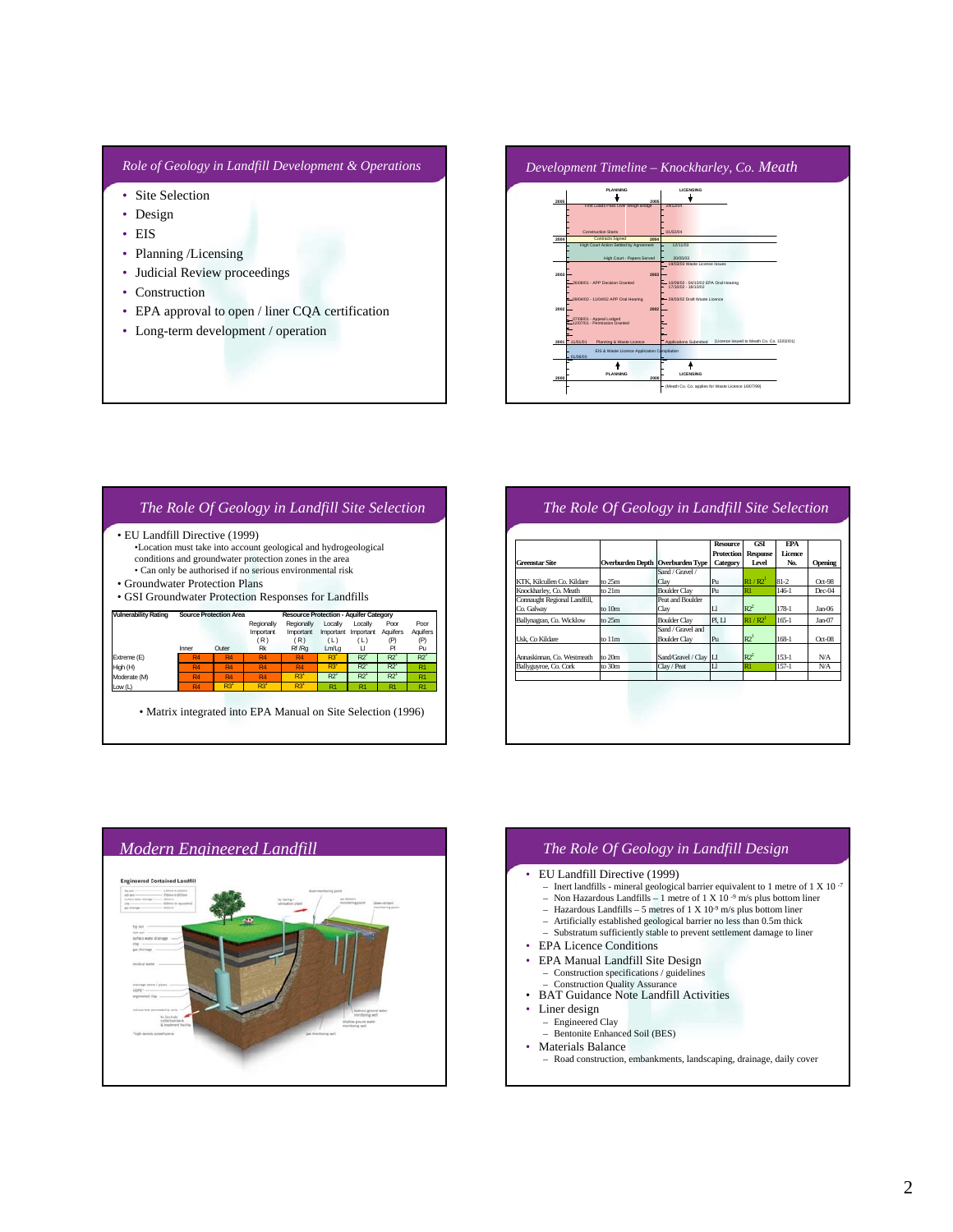#### *The Role Of Geology in Landfill Construction*

- Site Investigation / Materials Balance
- Bill of Quantities
- IEI Conditions of Contract Clause 12
- Liner Construction & Placement
	- Window of Acceptability MC, DD, triaxial tests
	- Clay screening Grading, MC
	- BES batching Grading, MC, bentonite content
	- Insitu testing cores, triaxial tests, NDM, SRT
- Traffic / Dust / Noise / Neighbours
- Quality Assurance Construction Quality Assurance (CQA)
- Programme & Costs

# *Summary* At best Geology can shorten the timeline and costs of a landfill development project At worst, Geology can make a landfill development project fail.







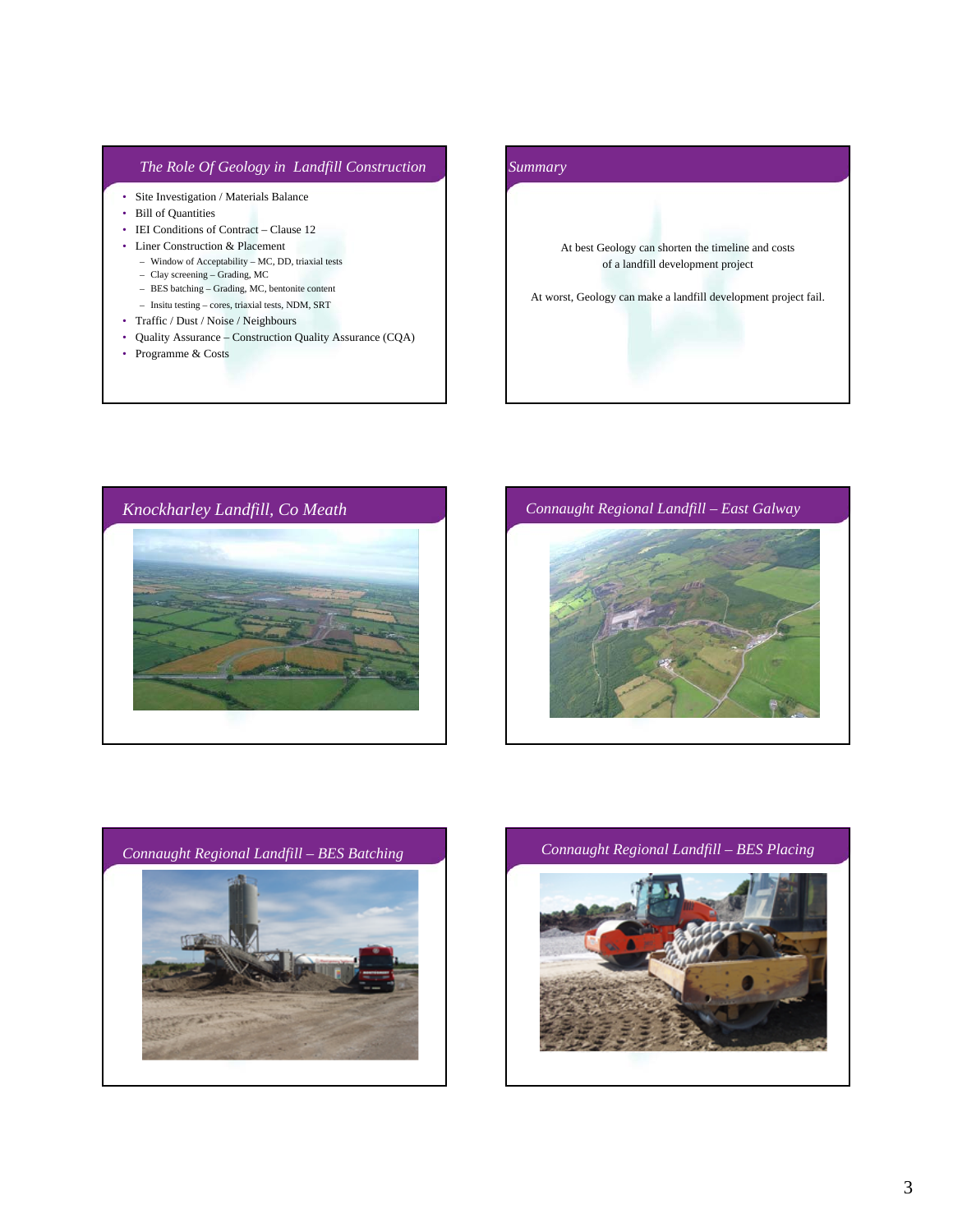